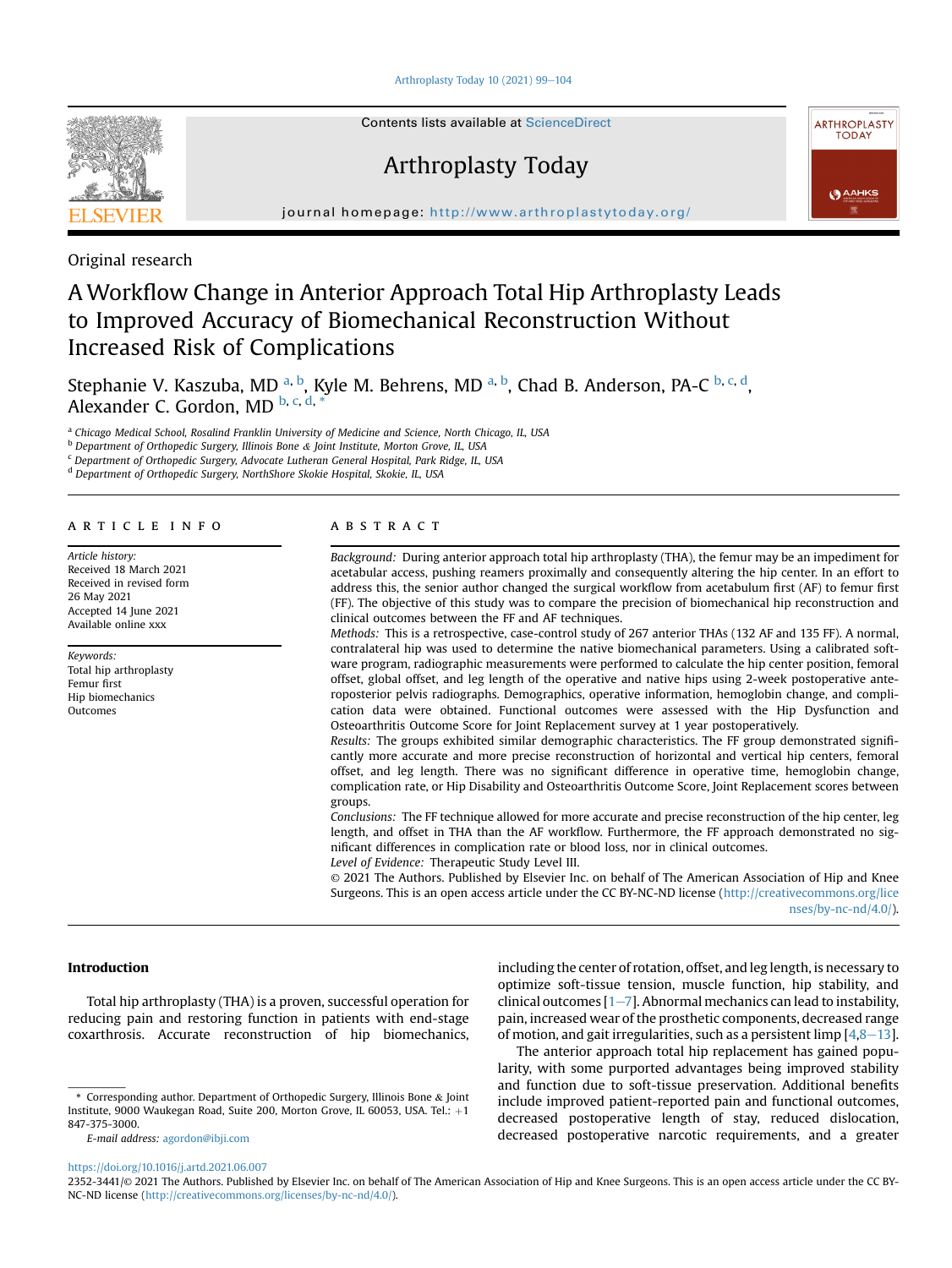percentage of acetabular cups placed in the "safe" zone of alignment due to the use of intraoperative fluoroscopy when compared to the posterior approach  $[14-19]$  $[14-19]$  $[14-19]$  $[14-19]$  $[14-19]$ . The workflow of the operation often involves acetabular preparation and implantation subsequent to the femoral neck osteotomy. In some cases, the remaining femoral neck combined with posterior soft-tissue contracture will lead to suboptimal exposure by blocking the distal aspect of the acetabulum. If reaming and acetabular component implantation are carried out under these circumstances, there is a risk of displacing the hip center. In an assessment of 894 THA cases performed with a lateral, posterior, and direct anterior approach, Benson et al. found that the hip center of rotation was commonly displaced in the medial, superior, and posterior directions [[12](#page-5-4)]. Posterior displacement was greater with the anterior approach. In addition, medial displacement of the hip center also resulted in increased superior and posterior displacement across all cases [[12](#page-5-4)]. Once the acetabular cup is implanted, the surgeon must reconstruct leg length and offset using the femoral component and modular femoral head. If the hip center is in a nonanatomic position, this leads to technical challenges in accurately reconstructing these parameters. Thus, accurate restoration of hip biomechanics during THA is critical to optimize patient functionality and decrease the risk of unsatisfactory clinical outcomes but can pose an intraoperative challenge.

In an effort to optimally prepare and implant the acetabulum, the senior surgeon began using a "femur-first" (FF) workflow. Preparing the femur first allows the femoral releases and calcar planing to assist in femoral retraction, potentially improving exposure during acetabular preparation. A concern with the FF methodology is that the preparation of the femur early in the case may lead to increased blood loss, which has been previously studied [\[20\]](#page-5-5). Many of the prior studies on the FF technique investigate the effects of combined anteversion on impingement, dislocation, and musculoskeletal loading, with or without the use of computer navigation  $[21–27]$  $[21–27]$  $[21–27]$  $[21–27]$ . In addition, many of these studies used posterior, posterolateral, and anterolateral approaches to the hip. To our knowledge, there have been little data investigating the FF technique through a direct anterior approach.

The purpose of this study is to evaluate the direct anterior approach THA using a FF technique in comparison to the traditional acetabulum-first (AF) method, without the application of combined anteversion principles or use of computer navigation. In particular, we aimed to answer the following questions: (1) Does the FF technique improve the radiographic accuracy of biomechanical hip reconstruction, including the center of rotation, femoral offset, global offset, and leg length, compared with the AF approach? (2) Do the 2 approaches vary in postoperative patient-reported outcomes? (3) Is this change in workflow associated with variation in blood loss, operative time, or complication rate? We believe this study will provide evidence for a change in workflow to improve biomechanics and postoperative outcomes for patients undergoing THA through a direct anterior approach.

# Material and methods

Institutional review board approval was obtained before initiating the investigation. In this two-group, retrospective cohort study, we reviewed the radiographs and charts of patients who underwent primary direct anterior THA performed by one fellowship-trained orthopedic surgeon between February 2017 and September 2019. During this time, the surgeon performed 695 anterior THA procedures. Surgical sites consisted of 2 hospitals and 2 ambulatory surgical centers. The AF technique was used in earlier patients, with all cases switching to FF workflow on July 1, 2018. To account for a potential learning curve, FF patients whose surgeries occurred before September 1, 2018, were excluded. A preliminary radiographic analysis was conducted on all cases, using the status of the contralateral hip as inclusion criteria. A normal, nonarthritic contralateral hip was necessary to discern the native state of the hip center, offset, and radiographic limb length which were determined to be the targets for the arthroplasty. Cases with a contralateral THA, advanced degenerative changes, malrotated radiograph, or indiscernible radiographic teardrops were excluded, resulting in 267 cases (132 AF and 135 FF) available for analysis. In all cases, hip arthroplasty was performed after digital templating, and fluoroscopic overlay was used intraoperatively for assessment of component positioning.

#### Surgical technique

All procedures were performed on the HANA orthopedic table (Mizuho Osi, Union City, CA). The surgical approach from skin incision to femoral neck osteotomy was performed in an identical fashion in both study groups. In the AF group, the operation proceeded with acetabular preparation and implantation subsequent to the osteotomy. In the FF group, the femur was exposed, and a majority of the femoral preparation was performed. The only difference between groups was the order of the steps. Acetabular exposure and preparation were similar in each group. The fluoroscope was positioned over the center of the pelvis at the level of the acetabula. Adjustments were made to the C-Arm position until the fluoroscopic image matched the preoperative anterioposterior pelvis radiograph. The image was centered on the acetabulum to guide the reaming angle and depth. Reaming typically began at 6 mm lower than the planned acetabular component size and progressed in 2-mm and 1-mm increments until the appropriate size had been reached. Fluoroscopy and direct vision were used to determine appropriate component positioning during implantation. All cups were impacted with a 1-mm under-ream, and the use of screws was determined by the surgeon's subjective assessment of cup stability. Intraoperative biomechanical assessment was performed with the fluoroscopic overlay technique, using the normal contralateral hip as the guide, without enabling software or navigation.

Radiographic examination was performed at each patient's follow-up appointments. Postoperatively, the 2-week anterioposterior pelvis radiographs for all 267 cases were calibrated and measured by 2 trained, blinded evaluators with a commercially available digital templating software program (OrthoView, Plymouth, MI). Calibration markers, along with a sphere tool, were positioned to fit the contour of the prosthetic femoral head component on the digital radiograph. From the operative report, the known size of the prosthetic head was entered into the templating software, permitting the system to calibrate the radiograph and correct for magnification error. The target for the measurements on the operative side was to match those of the contralateral native hip. The variables calculated on the operative and native hips were vertical and horizontal components of the hip center, femoral offset, global offset, and radiographic leg length. The measurement technique is depicted in [Figure 1.](#page-2-0) In short, a trans-teardrop line (TTL) was drawn across the pelvis and was used to anchor the measurements. The vertical hip center was measured via a perpendicular line from the TTL to the hip rotation center. A line perpendicular to the TTL through the medial aspect of the teardrop was also drawn. The horizontal hip center was measured as the distance from this medial reference to the hip rotation center. Femoral offset was measured as the distance between the hip rotation center and the anatomic axis of the femur. Global offset was calculated as the sum of the horizontal component of the hip center and the femoral offset. Radiographic leg length was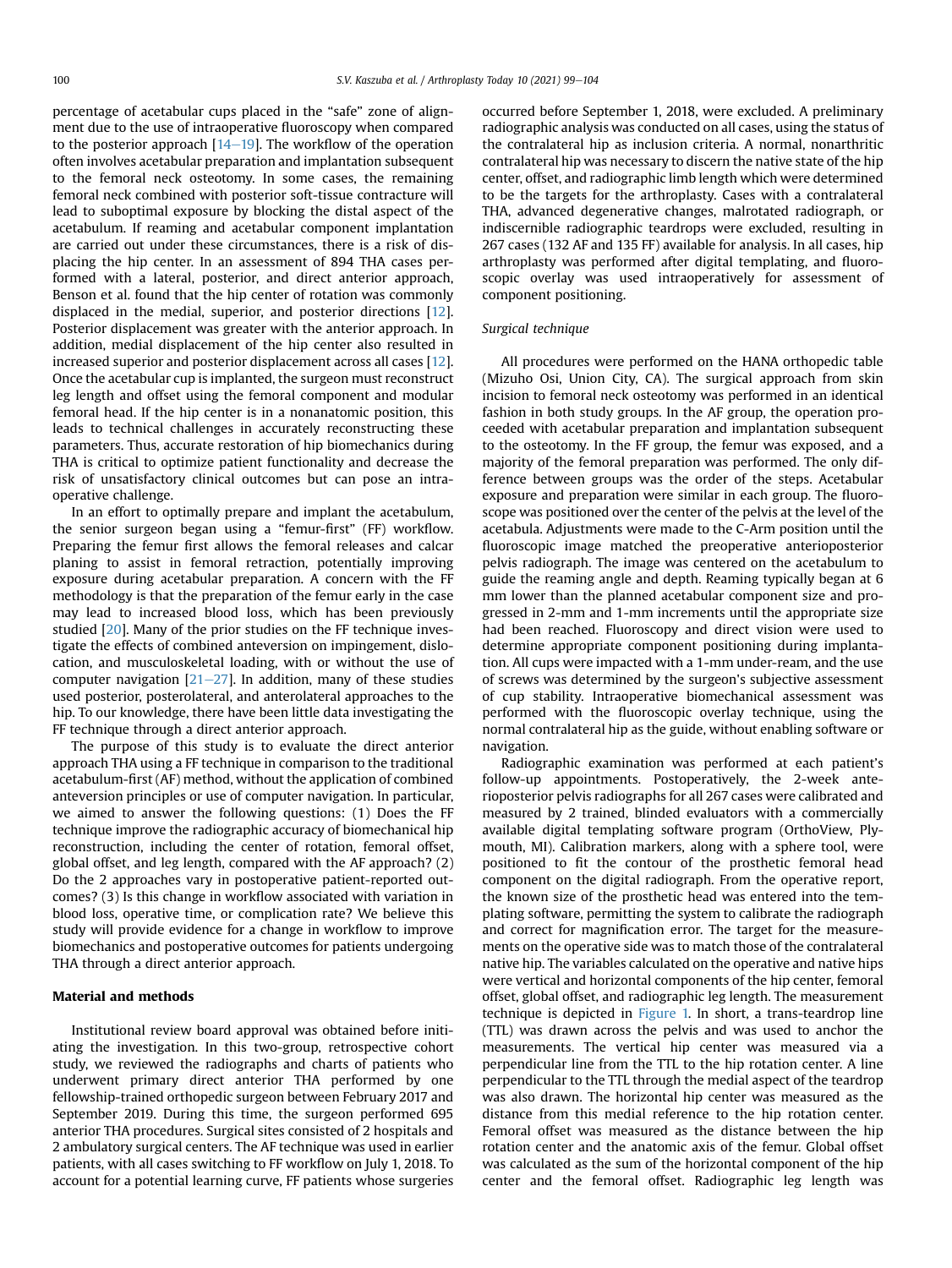<span id="page-2-0"></span>

Figure 1. Radiographic Measurements of Hip Biomechanics. Line X represents the trans-teardrop line, intersecting the inferior portion of the teardrops. Line Z is perpendicular to line X at the medial aspect of the teardrop. Line Y runs through the anatomic axis of the femur. Point A is the center of the femoral head. Line AB is the horizontal component of the hip center of rotation. Line AD is the vertical component of the hip center of rotation. Line AC is the femoral offset. Lines AB + AC is the global offset. Line EF is the radiographic limb length.

measured as the distance between the TTL and the most prominent aspect of the lesser trochanter  $[28-30]$  $[28-30]$  $[28-30]$  $[28-30]$ . Patients with greater than 5 mm difference between native and hip arthroplasty measurements were considered radiographic outliers.

Data collected from the electronic health records included patient demographics, operative information, preoperative and postoperative hemoglobin levels, complications, and postoperative radiographs. A complication was defined as a fracture, femoral perforation, dislocation, infection with return to the operating room for wound irrigation and debridement (I&D) or revision, transfusion, and aseptic arthroplasty revision. Patients were followed up for a minimum of 1 year after their procedure. Adverse events occurring within the hospital or surgical center, or within 1 year postoperatively, were recorded. Patient-reported outcomes were collected using the Hip Disability and Osteoarthritis Outcome Score, Joint Replacement (HOOS, JR) survey [\[31\]](#page-5-8) administered at follow-up appointments. The HOOS, JR survey includes 6 questions evaluating hip pain and daily function. An interval score of 100 represents ideal hip health, while 0 indicates complete hip disability. Groups were compared using a  $t$  test for continuous, normally distributed data, a Mann-Whitney U test for nonparametric data, and a  $\chi^2$  test for categorical data. A two-tailed P value of  $\leq$ 0.05 was considered statistically significant. Analyses were performed using the SPSS software, version 27 (IBM Corp., Armonk, NY).

# Results

Of the 695 anterior approach THA procedures performed by the surgeon during the designated study time period, 267 (135 FF and 132 AF) patients met the inclusion criteria of a primary THA with minimal degenerative changes in the contralateral native hip and an adequate 2-week anteroposterior pelvis radiograph. Patient characteristics were similar in the FF and AF groups, including age (67.16 years in FF vs 67.39 in AF,  $P = .850$ ), gender (38.5% male vs 35.6%,  $P = .622$ ), body mass index (28.5 vs 28.17,  $P = .596$ ), and American Society of Anesthesiologists Physical Status Classification (2.23 vs 2.19,  $P = .453$ ). Subject demographics are summarized in [Table 1.](#page-2-1) Intraoperatively, there were no significant differences in surgical duration (78.76 vs 77.78 minutes,  $P = .473$ ), stem implant received (50.4% Actis, 37.8% Corail, 11.8% other vs 43.9% Actis, 37.9% Corail, 18.2% other,  $P = .100$ ), and proportion of cases using IV tranexamic acid (86.7% vs 81.1%,  $P = .213$ ) between the FF and AF groups, respectively. In addition, the decrease in hemoglobin from the preoperative to postoperative day 1 measurement was comparable (18.02% in FF vs 18.57% in AF,  $P = .478$ ), as was the mean duration of hospital stay (1.78 vs 2.0 days,  $P = .191$ ) ([Table 2\)](#page-3-0).

There were 2 complications in the FF group and 5 in the AF cohort ( $P = .086$ ). Among the FF complications, there was one infection resulting in septic loosening of the acetabular component, which was treated with a revision. The other FF patient experienced

<span id="page-2-1"></span>

| <b>Table 1</b>                      |  |
|-------------------------------------|--|
| Subject demographics ( $N = 267$ ). |  |

| Characteristic                      | $FF (n = 135)$ | $AF (n = 132)$ | P value      |
|-------------------------------------|----------------|----------------|--------------|
| Age at surgery<br>Gender            | $67.16 + 9.8a$ | $67.39 + 10.1$ | .850<br>.622 |
| Male                                | 52 $(38.5)^b$  | 47 (35.6)      |              |
| Female                              | 83 (61.5)      | 85 (64.4)      |              |
| Body Mass Index ( $\text{Kg/m}^2$ ) | $28.50 + 5.5$  | $28.17 + 4.9$  | .596         |
| ASA class                           | $2.23 + .52$   | $2.19 + .51$   | .453         |

<span id="page-2-2"></span>ASA, American Society of Anesthesiologists Physical Status Classification.

Data are expressed as mean  $\pm$  standard deviation.

<span id="page-2-3"></span>**b** Data are expressed as number (percent).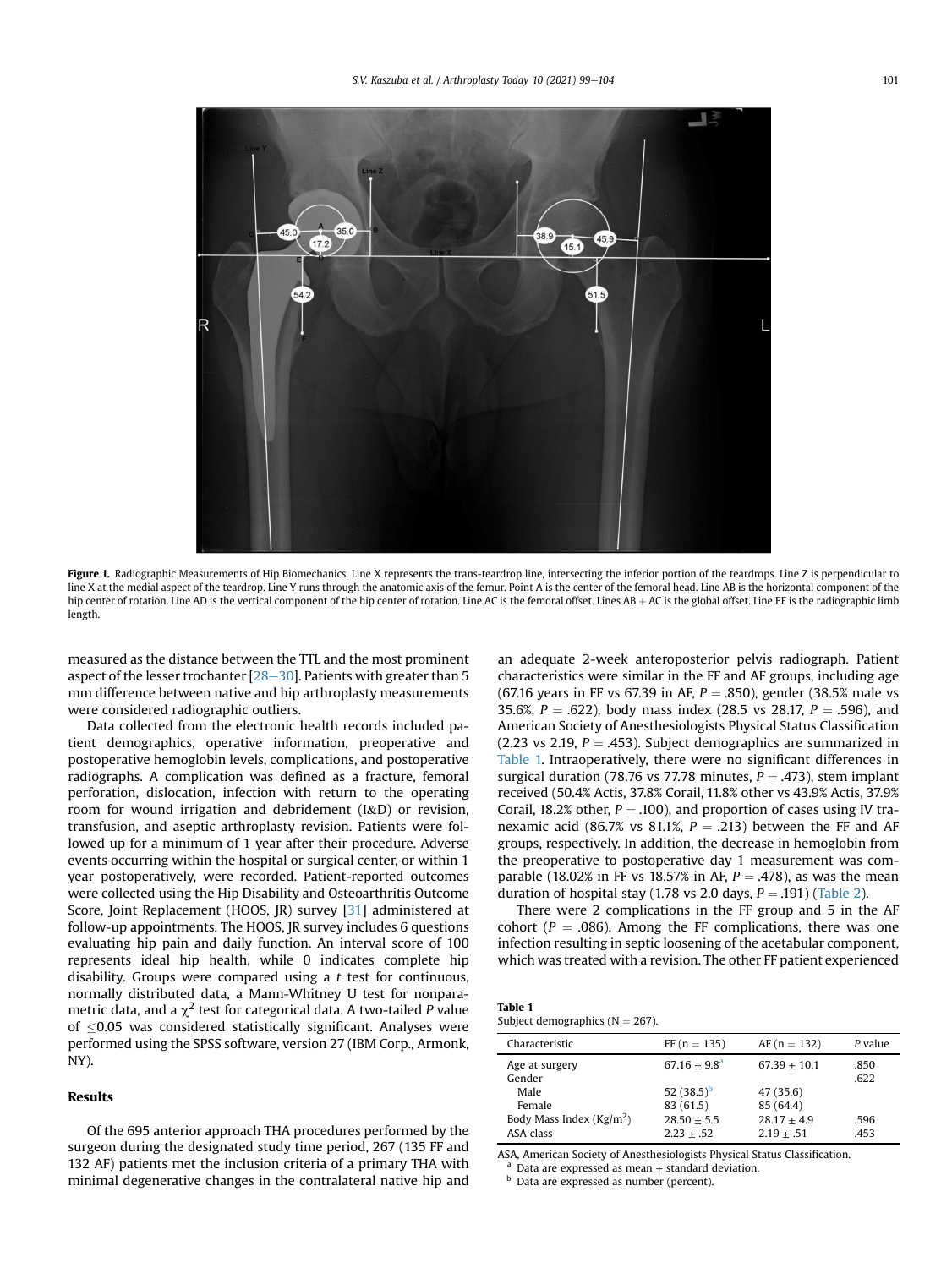an acute kidney injury and symptomatic hyponatremia during the postoperative recovery course. There were 3 infections within the AF group. In one case, a patient developed a subcutaneous abscess and underwent I&D, as well as exchange of the polyethylene liner and femoral head 3 weeks after initial THA. Another patient experienced wound dehiscence with subsequent cellulitis and was treated with antibiotics and I&D of a seroma cavity 2 months after THA, after which the incision healed completely. The third case did not exhibit gross evidence of infection; however, the patient did experience superficial wound necrosis and returned to the operating room at 5 weeks for I&D and wound closure. One AF case had an intraoperative calcar fracture, which was fixed with 2 cable wires. An AF patient with substantial femoral anteversion experienced femoral perforation intraoperatively, which was addressed by removing some of the greater trochanter to allow for better femoral access and using a longer prosthesis than originally planned for to bypass the perforation and achieve stability. Finally, there were 2 AF cases with medical complications during the postoperative course, including deep vein thrombosis treated with rivaroxaban and a myocardial infarction treated with percutaneous coronary intervention. There were no instances of periprosthetic fracture, dislocation, aseptic revision, or need for transfusion in either group. Further comparison of the complications is presented in [Table 2.](#page-3-0) We obtained complete 1-year clinical follow-up on 226 cases (85%) (109 AF and 117 FF). At 1 year after THA, patients reported similar outcomes on the HOOS, JR surveys with a mean score of 88.90 and 90.97 in the FF and AF groups, respectively ( $P = .539$ ).

Hip biomechanics were assessed for the THA and contralateral native hips with measurements performed on 2-week postoperative radiographs for all 267 cases [\(Table 3](#page-3-1)). The absolute difference (|native hip - THA hip|) for the horizontal and vertical components of the center of rotation significantly varied between the FF and AF groups. The mean difference in the horizontal

<span id="page-3-0"></span>

| Table 2                                         |
|-------------------------------------------------|
| Operative and postoperative data ( $N = 267$ ). |

| Characteristic                        | $FF(n = 135)$            | $AF (n = 132)$   | $P$ value |
|---------------------------------------|--------------------------|------------------|-----------|
| Operation time $(min)^a$              | $78.76 \pm 10.4^{\circ}$ | $77.78 \pm 11.6$ | .473      |
| Length of hospital stay (d)           | $1.78 \pm 1.7$           | $2.0 \pm 1.0$    | .191      |
| Stem type <sup>c</sup>                |                          |                  | .100      |
| Actis                                 | 68 $(50.4)^d$            | 58 (43.9)        |           |
| Corail                                | 51 (37.8)                | 50 (37.9)        |           |
| C-Stem                                | 10(7.4)                  | 19 (14.4)        |           |
| Summit                                | 1(0.7)                   | 5(3.8)           |           |
| Accolade II                           | 5(3.7)                   | 0(0)             |           |
| Tranexamic acid usage                 |                          |                  | .213      |
| IV                                    | 117 (86.7)               | 107(81.1)        |           |
| <b>Topical</b>                        | 18 (13.3)                | 25(18.9)         |           |
| $\Delta$ Hemoglobin  preop – postop   | $2.50 \pm 0.8$           | $2.57 \pm 0.9$   | .577      |
| Percent decrease in Hgb               | $18.02 \pm 5.6$          | $18.57 \pm 6.1$  | .478      |
| Complications                         |                          |                  | .086      |
| Intraoperative calcar fracture        | $\Omega$                 | 1                | .311      |
| Intraoperative femoral perforation    | $\Omega$                 | 1                | .311      |
| Periprosthetic fracture               | $\Omega$                 | o                |           |
| Dislocation                           | $\Omega$                 | 0                |           |
| Transfusion                           | $\Omega$                 | 0                |           |
| Infection                             | 1                        | 3                | .303      |
| Aseptic revision <sup>e</sup>         | 0                        | $\Omega$         |           |
| Medical complication <sup>1</sup>     | 1                        | 2                | .549      |
| 1-year HOOS, JR outcomes <sup>g</sup> | $88.90 \pm 13.9$         | $90.97 \pm 10.9$ | .539      |

<span id="page-3-2"></span><sup>a</sup> First cut to close.

<span id="page-3-3"></span> $<sup>b</sup>$  Data are expressed as mean  $\pm$  standard deviation.</sup>

<span id="page-3-4"></span><sup>c</sup> Actis, Corail, C-Stem, Summit (DePuy Synthes, Warsaw, IN); Accolade II (Stryker Inc, Mahwah, NJ).

<span id="page-3-5"></span><sup>d</sup> Data are expressed as number (percent).

<span id="page-3-6"></span>Revision for causes other than treatment of infection.

<span id="page-3-7"></span><sup>f</sup> Includes 1 acute kidney injury in the FF group; 1 deep vein thrombosis and 1 myocardial infarction during the postoperative course in the AF group.

<span id="page-3-8"></span> ${}^{g}$  FF (n = 117), AF (n = 109).

component of the hip center was 2.17 mm in the FF group and 2.39 mm in the AF group ( $P < .001$ ). Only 7.41% of FF cases were outliers (ie, exhibited  $\geq$ 5 mm difference between native and THA hips), as opposed to 18.18% of AF cases ( $P = .008$ ). Similarly, the difference in the vertical component of the hip center was 2.16 mm in the FF group and 3.23 mm in the AF group ( $P < .001$ ) with 11.11% and 20.45% of outliers, respectively ( $P = .036$ ). Significant variation was also found in femoral offset, with the FF cohort exhibiting a mean difference of 1.88 mm between the native and THA hips, while the AF group averaged 2.72 mm ( $P = .001$ ). In regard to femoral offset, 14.39% of the AF cases were outliers, in contrast to 8.15% of FF cases  $(P = .106)$ . Although the mean difference in global offset was not statistically significant, with 1.85 mm in FF and 2.19 mm in AF ( $P =$ .828), the number of outliers was notable at 3.70% vs 9.85%, respectively ( $P = .045$ ). Finally, the average leg length discrepancy was 2.26 mm in the FF cohort and 3.15 mm in the AF group ( $P =$ .026), with 8.89% and 18.94% of outliers, respectively ( $P = .017$ ).

# Discussion

The primary purpose of this study was to evaluate the biomechanical reconstruction of direct anterior approach THA using the FF technique in comparison to AF workflow. To our knowledge, this is the first study directly comparing radiographic and clinical outcomes of different workflow techniques in exclusively anterior approach hip arthroplasty. The results of our review indicate that the FF technique improves the accuracy and precision of several hip biomechanical parameters. In particular, when comparing the THA to the contralateral native hip radiographically, the FF group demonstrated significantly more accurate horizontal and vertical hip center of rotation positions ( $\Delta$ 2.17 and 2.16 mm in FF vs 3.25 and 3.23 mm in AF, respectively), femoral offset  $(\Delta 1.88 \text{ vs } 2.72 \text{ mm})$ , and limb length ( $\Delta$ 2.26 vs 3.15 mm). In addition, the FF cohort also exhibited a more precise horizontal and vertical hip center of rotation (7.41% and 11.11% outliers in FF vs 18.18% and 20.45% in AF, respectively), global offset (3.70% vs 9.85% outliers), and leg length (8.89% vs 18.94% outliers).

There are various limitations to this study. Preferably, an investigation examining 2 techniques would be prospective and randomized. As this was a retrospective, nonrandomized study, there may have been limited ability to control for potential bias. Despite the lack of true randomization, there were no significant differences in patient demographics or surgical equipment and implants used. In addition, the follow-up protocol remained unchanged throughout the study period. A single-surgeon study also limits generalizability of results yet offers the benefit of consistent operative techniques, as well as uniform preoperative and postoperative protocols. There was no formal interobserver reliability test between the radiograph evaluators; however, both evaluators

<span id="page-3-1"></span>

| Table 3                         |
|---------------------------------|
| Hip biomechanics ( $N = 267$ ). |

| Radiographic measurements                                                       |                | FF ( $n = 135$ ) AF ( $n = 132$ ) P value |        |
|---------------------------------------------------------------------------------|----------------|-------------------------------------------|--------|
| $\Delta$ Horizontal hip center   native - THA  (mm) 2.17 $\pm$ 1.9 <sup>a</sup> |                | $3.25 + 2.4$                              | < 0.01 |
| Number of outliers >5 mm                                                        | 10 $(7.41)^b$  | 24 (18.18)                                | .008   |
| $\Delta$ Vertical hip center (mm)                                               | $2.16 \pm 2.0$ | $3.23 \pm 2.3$                            | < 0.01 |
| Number of outliers >5 mm                                                        | 15(11.11)      | 27 (20.45)                                | .036   |
| $\Delta$ Femoral offset (mm)                                                    | $1.88 + 1.9$   | $2.72 + 2.2$                              | .001   |
| Number of outliers >5 mm                                                        | 11(8.15)       | 19 (14.39)                                | .106   |
| $\Delta$ Global offset (mm)                                                     | $1.85 \pm 1.4$ | $2.19 + 2.1$                              | .828   |
| Number of outliers >5 mm                                                        | 5(3.70)        | 13 (9.85)                                 | .045   |
| $\Delta$ Leg length (mm)                                                        | $2.26 \pm 1.8$ | $3.15 \pm 2.9$                            | .026   |
| Number of outliers >5 mm                                                        | 12 (8.89)      | 25 (18.94)                                | .017   |

<span id="page-3-9"></span>Data are expressed as mean  $\pm$  standard deviation.

<span id="page-3-10"></span>**b** Data are expressed as number (percent).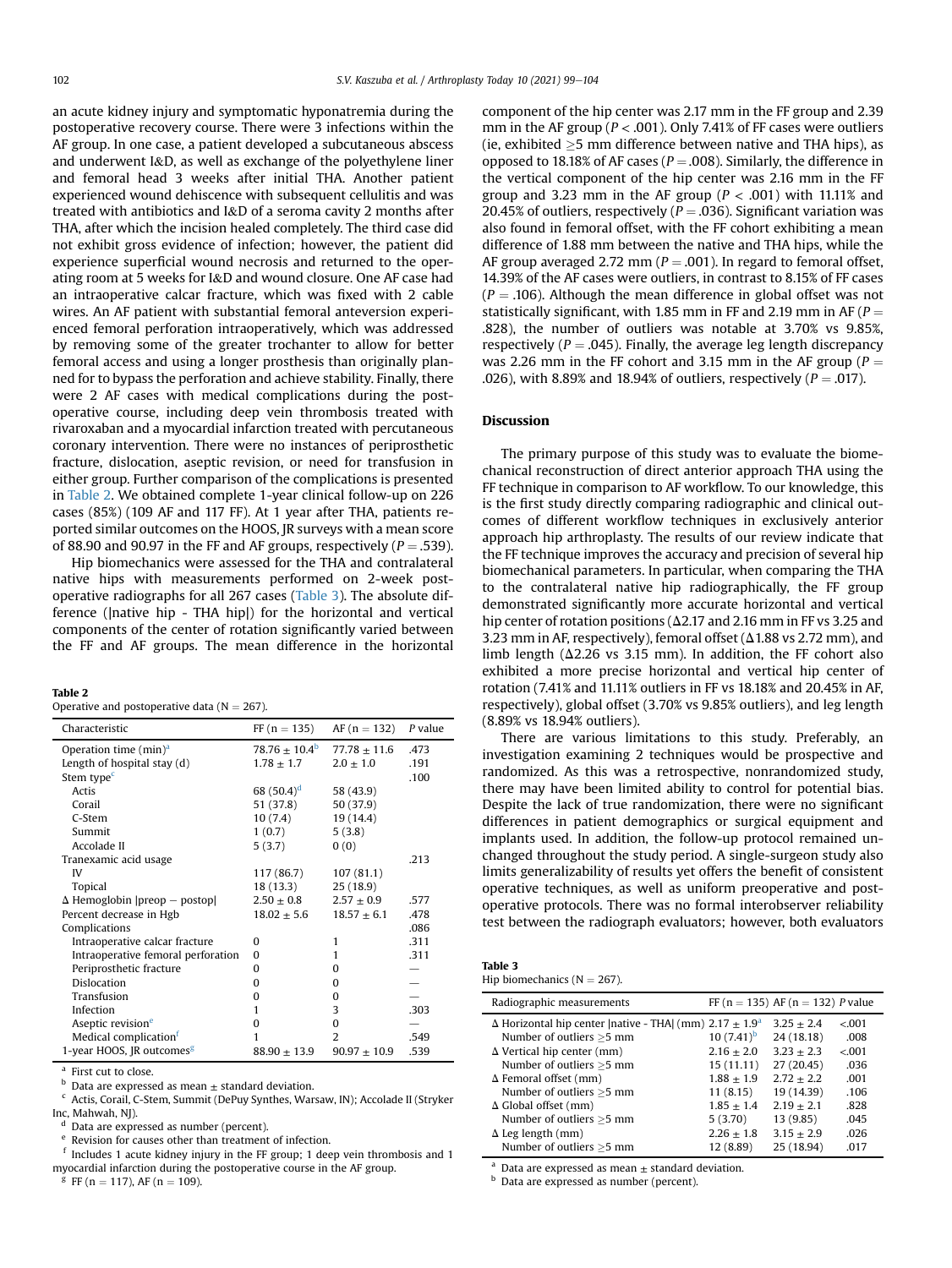reviewed each radiograph in the study and were in agreement regarding biomechanical measurements and radiographic findings. Another limitation is that the hip center of rotation was evaluated only with anteroposterior radiographs of the pelvis and was not further assessed in the sagittal plane or 3-dimensionally with CTguided imaging. Benson et al. found that the direct anterior approach is associated with an increased posterior displacement of the hip center of rotation compared with lateral and posterior approaches, a measurement we were unable to obtain [[12\]](#page-5-4). Future directions of this study could explore the hip center of rotation parameters in a 3-dimensional orientation.

Despite these limitations, we feel that this investigation was able to answer our research questions and provide further insight into the FF technique. Restoration of hip biomechanics is an important factor while performing THA to ensure a successful patient outcome and survivorship of the prosthetic joint. The importance of restoring the hip center of rotation, femoral offset, global offset, and limb length is individually well documented. Durand-Hill et al. discuss errors in recreating the hip center: Posterior displacement generates anteroposterior laxity, and medial displacement increases mediallateral laxity, both of which increase risk for dislocation [\[13\]](#page-5-9). The principal study question we sought to address was whether FF workflow would improve biomechanical hip reconstruction in comparison to the traditional AF workflow. Previous studies have reported increased femoral offset to result in leg lengthening, which can lead to a perceived leg length discrepancy and impaired function [\[1](#page-5-0)]. In a systematic review, De Fine et al. found a statistically significant correlation between femoral offset restoration and reduction of conventional ultrahigh-molecular-weight polyethylene wear [[5\]](#page-5-10). Femoral offset within 5 mm restoration has also been shown to improve abductor muscle strength, decrease walking aid use [\[2](#page-5-11),[6\]](#page-5-12), and prevent knee adduction movement [\[7](#page-5-13)]. Similarly, global offset and leg length accuracy within 5 mm of the nonoperative side improves walking speed and increases hip range of motion [\[4\]](#page-5-1). Several patient-reported outcome studies have shown improved functional outcome scores and daily quality of life. Innmann et al. demonstrated that patients undergoing THA who had accurate hip offset reconstruction and balanced leg length had significantly higher Harris Hip Scores ( $P = .029$ ) [\[3](#page-5-14)]. In addition, there were worse Western Ontario and McMaster Universities Osteoarthritis Index (WOMAC) scores in patients that had undercorrected femoral offset [[1,](#page-5-0)[2](#page-5-11)]. We found that the FF technique significantly improves the accuracy of the hip center of rotation, femoral offset, and leg length. In addition, the number of outliers, or cases that exhibited more than 5-mm difference between the THA and native hips, was noted for each category of measurements. This cutoff was selected as prior studies suggest that a difference of greater than 5 mm affects patient outcomes and joint survivorship [\[2](#page-5-11)[,12](#page-5-4)]. Our study reveals significantly fewer outliers among the FF group in regard to the horizontal and vertical hip center, global offset, and leg length discrepancy.

Currently, there is limited information on how patients report their outcomes after the FF technique. The second question we set out to answer was whether the FF and AF techniques resulted in similar patient-reported outcomes. We used HOOS, JR scores because of the survey's straightforwardness and our practice's existing use of the survey for quality reporting. Our results suggest that a surgeon can expect similar short-term outcomes with the FF technique as with AF workflow.

The third aim of our study was to assess intraoperative and postoperative variables of the FF technique, including operative time, blood loss, and complication rate. This information is critical for surgeons because it provides information as to whether a certain technique carries any additional risk for the patient. Our data indicate that for an experienced surgeon, the surgical duration does not change with the FF technique. We were interested in examining the change in preoperative to postoperative hemoglobin, as the femur can be a source of appreciable blood loss. We considered that perhaps broaching the femur earlier in the procedure would contribute to greater blood loss. On the other hand, we also wondered whether early plugging of the femur would result in an earlier tamponade effect and decrease the bleeding time. Stevens et al. previously investigated blood loss differences between FF and AF preparation in THA with the use of intravenous tranexamic acid at induction [\[20\]](#page-5-5). In FF procedures, a femoral broach was placed into the canal soon after the femoral neck resection. Their results indicated a clinically and statistically insignificant reduction in total blood loss in the FF group of 39 mL  $(P = .392)$  [\[20\]](#page-5-5). While Stevens et al. plugged the femur with a wellfitted broach, the senior author found that this caused some restriction in acetabular access [\[20\]](#page-5-5). As an alternative, the surgical team created a plug using the mesh-sponge component of the femoral canal suction absorber from the Prep-IM Total Hip Preparation Kit (Smith and Nephew, Memphis, TN) soaked in a lidocaine and epinephrine mixture. We saw an 18.02% and 18.57% mean decrease in hemoglobin in the FF and AF groups, respectively. While we analyzed the change in hemoglobin as a marker for blood loss, our results were relatively consistent with the conclusions made by Stevens et al. [[20](#page-5-5)] in that there is no statistically significant difference in blood loss between the 2 approaches.

Finally, the FF group exhibited fewer complications, although this was not statistically significant. The AF group had 3 occurrences of wound breakdown/infection; however, it is unlikely that the AF technique bears a greater risk of infection. The senior author used a subcuticular barbed suture for a brief period when these three AF cases were performed and noticed more instances of wound necrosis. Clinically, it may be worth noting that the FF group did not exhibit any intraoperative complications, such as calcar fractures or perforation. The extra step in the FF technique is a secondary femoral preparation after the acetabulum is completed. During the second preparation, there is oftentimes improved femoral exposure and a better ability to seat the broach at its appropriate level. The surgeon then has a third opportunity to finalize femoral size and depth after fluoroscopic analysis. It is possible that this progressive system of femoral preparation and implantation assisted in the low femoral complication rate noted in the FF group. However, further investigation is needed to determine whether this complication pattern is consistent.

# Conclusions

Changing the THA workflow to FF rather than AF improves the accuracy and precision of several biomechanical parameters in a similar patient population. Furthermore, the FF technique demonstrated no significant differences in operative duration, blood loss, complications, or patient outcomes. This methodology appears to offer the surgeon a simple way to improve the quality of THA without increasing risk.

## Conflicts of interest

The authors declare that they have no known competing financial interests or personal relationships that could have appeared to influence the work reported in this article.

## Informed consent

Informed consent was waived from all patients for being included in this study.